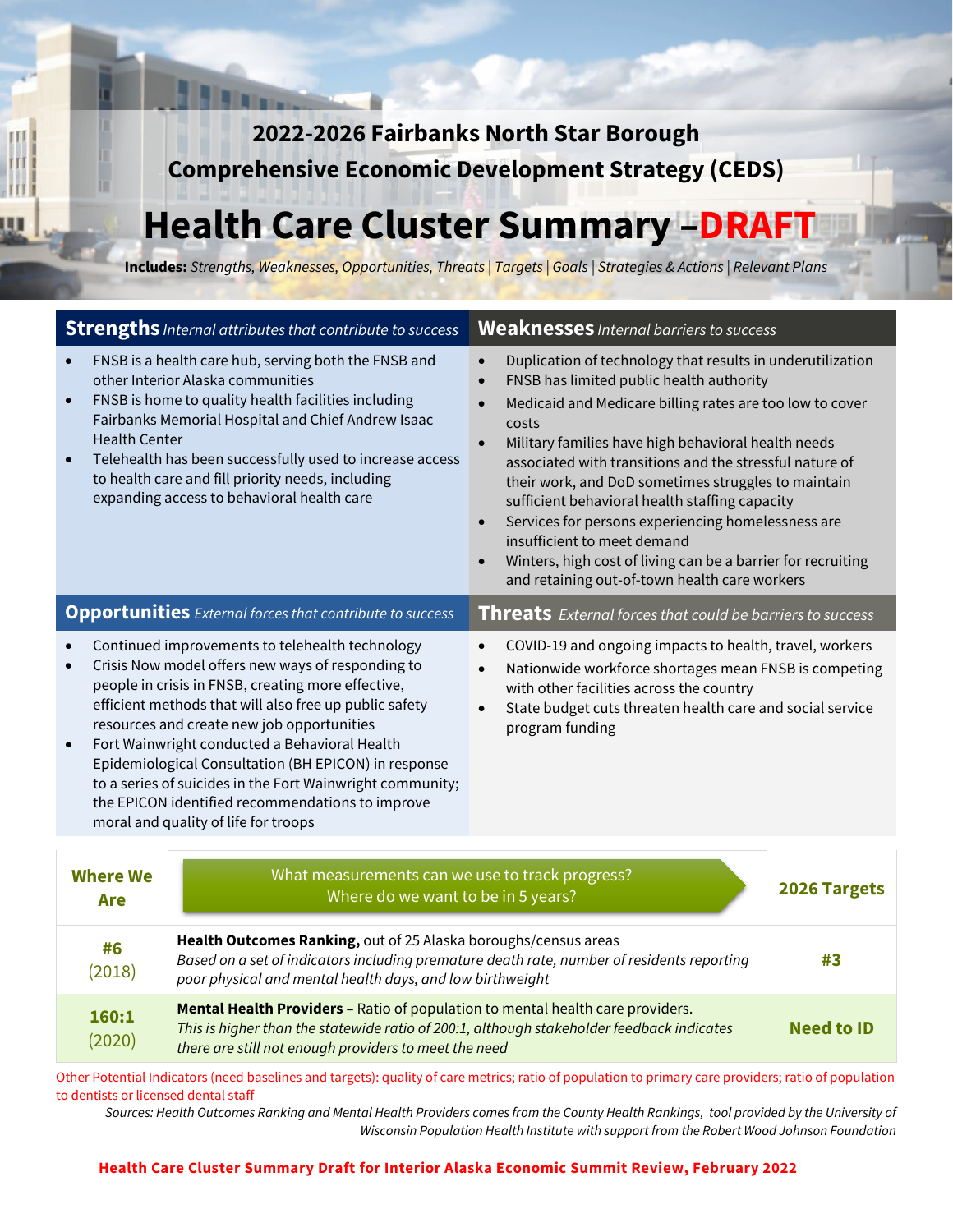#### **Health Care Cluster Summary Draft for Interior Alaska Economic Summit Review, February 2022**

#### **Health Care Goal** *– long term improvements and changes we want to see in five years or more*



1. The Fairbanks health care industry has the workforce, tools and expertise needed to provide quality, affordable, timely care for residents throughout Interior Alaska.

| <b>Strategies &amp; Actions</b> - the activities we will implement over the next 5 years to accomplish goals & targets<br><b>Lead</b><br>and who will lead them |                                                                                                                                                                                                                                                                                                                                                                                                                                                                                                                                                                                                                                                                                                                                                                                                                                                                                                                                                                                                                                                                                                                                                                                                                                                                                                                       |  |
|-----------------------------------------------------------------------------------------------------------------------------------------------------------------|-----------------------------------------------------------------------------------------------------------------------------------------------------------------------------------------------------------------------------------------------------------------------------------------------------------------------------------------------------------------------------------------------------------------------------------------------------------------------------------------------------------------------------------------------------------------------------------------------------------------------------------------------------------------------------------------------------------------------------------------------------------------------------------------------------------------------------------------------------------------------------------------------------------------------------------------------------------------------------------------------------------------------------------------------------------------------------------------------------------------------------------------------------------------------------------------------------------------------------------------------------------------------------------------------------------------------|--|
|                                                                                                                                                                 | 1. Community Health - Implement the goals and strategies identified in the 2019 Community Health<br>Needs Assessment (CHNA) and the 2020-2022 Community Health Improvement Plan (CHIP). (Goal 1)<br>Priority focus areas in the CHNA and CHIP include:<br>a. Mental Health: Improve access to and sustainability of services and housing for individuals with<br>mental health needs in order to support safe, stable living in the least restrictive environment.<br>b. Senior Care: Ensure our rapidly growing senior-age population is able to live safely in the least<br>restrictive environments for as long as possible.<br>Adverse Childhood Experiences/Trauma: Reduce numbers of Interior Alaskans experiencing<br>C <sub>1</sub><br>preventable trauma, and increase numbers of Interior Alaskans with protective factors, to together<br>achieve fewer Interior Alaskans experiencing chronic emotional and physical health conditions.<br>Physical Health/Healthy Behaviors: Reduce the incidence and long-term impacts of chronic health<br>d.<br>conditions such as cardiovascular disease, stroke, cancer, and diabetes which can be causes of<br>reduced quality of life or premature mortality.<br>e. COVID-19 Response: Interior Alaska is prepared to respond to outbreaks of the COVID-19 virus. |  |
|                                                                                                                                                                 | 2. Collaboration - Convene health care providers on a regular basis to identify shared priorities. (Goal 1)<br>Maintain joint planning and cooperation among military and civilian health planners and<br>a.<br>health and social service providers serving the region. Consider conducting a joint assessment<br>of health needs and resources on a regular basis (from Eielson Regional Growth Plan).                                                                                                                                                                                                                                                                                                                                                                                                                                                                                                                                                                                                                                                                                                                                                                                                                                                                                                               |  |
|                                                                                                                                                                 | 3. Filling the Gaps - Identify and address gaps in specialty care. (Goal 1)<br>a. Address known gaps in medical specialty care (Otolaryngology [Ear, Nose, Throat] and<br>potentially orthopedics), and behavioral health services (from Eielson Regional Growth Plan).<br>b. Reopen the dental hygiene program at UAF.<br>Establish a licensed practical nursing (LPN) program at UAF.<br>c.<br>Increase the availability of senior and elder services, especially for dementia-related disease;<br>d.<br>advocate for improved reimbursement options to provide senior care.<br>e. Identify and recruit for other specialty care needs, including geriatric specialties, dermatology.                                                                                                                                                                                                                                                                                                                                                                                                                                                                                                                                                                                                                               |  |
|                                                                                                                                                                 | 4. Healthy Military Families - Support military households by ensuring there is access to adequate<br>health care resources in the FNSB community. (Goal 1)<br>a. Ensure adequate availability of family support services to build on the strengths of military<br>families and mitigate risks (from Eielson Regional Growth Plan).<br>Recruit and retain behavioral health providers, including for pediatric behavioral health.<br>b.<br>Implement recommendations identified in the Fort Wainwright Behavioral Health<br>$\mathsf{C}$ .<br>Epidemiological Consultation (EPICON) to improve quality of life for troops in the community.<br>d. See also: Recreation & Entertainment focus area.                                                                                                                                                                                                                                                                                                                                                                                                                                                                                                                                                                                                                    |  |

## **Other Relevant Resources**

- **Community Health Needs Assessment.** Foundation Health Partners. 2019[. View here.](https://www.foundationhealth.org/our_community/community_health)
- 2020-2022 Community Health Improvement Plan. Foundation Health Partners. 2020[. View here.](https://www.foundationhealth.org/our_community/community_health)
- **Eielson Regional Growth Plan**. Fairbanks North Star Borough. 2018[. View here.](http://www.eafbregionalgrowth.com/)
- **Crisis Now**. City of Fairbanks project webpage[: view here.](https://www.fairbanksalaska.us/crisis) Alaska Mental Health Trust Authority webpage[: view here.](https://alaskamentalhealthtrust.org/alaska-mental-health-trust-authority/what-we-do/crisis-continuum-of-care/)

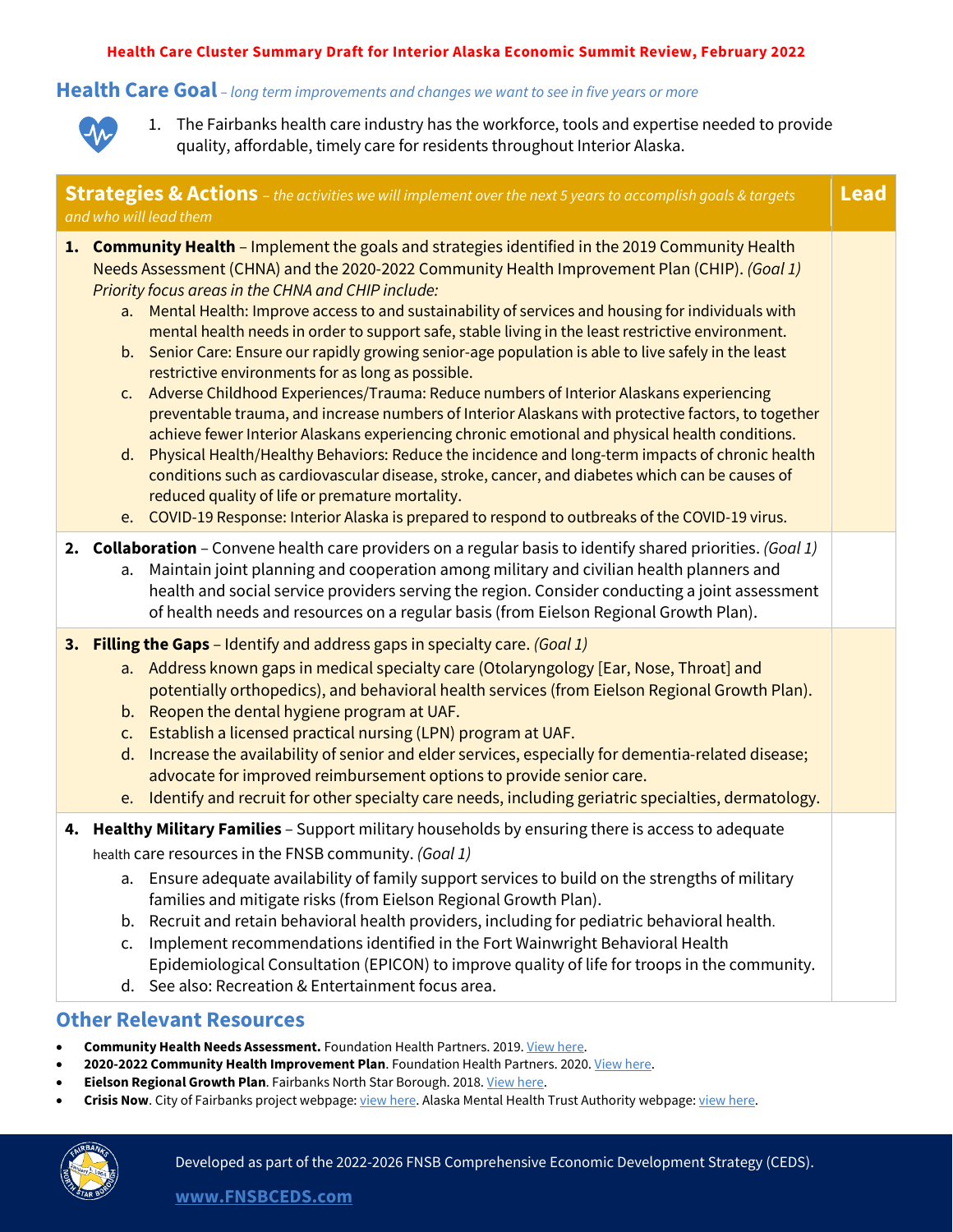# **Interior Alaska Economic Summit, February 22-23, 2022**

# **Health Care Breakout: Discussion Summary (02-22-22)**

To view results from the other sessions, visi[t https://fnsbceds.com/](https://fnsbceds.com/) (results will be posted by March 11<sup>th</sup>)

This document compiles feedback and notes from the breakout session. The other tools that were used to guide the discussion include:

- An economic cluster/influencer one-pager that identified a preliminary SWOT analysis, goals, strategies, actions, and measures of success
- A worksheet identifying a proposed economic vision statement and guiding questions for each of the activities. The guiding questions have been copied into this document for reference. The feedback on the economic vision statement was compiled separately and will be released by March  $11^{th}$ .

| <b>First</b> | Last      | <b>Affiliation</b>                                                   | <b>Email</b>                        |
|--------------|-----------|----------------------------------------------------------------------|-------------------------------------|
| Carol        | Davila    | <b>Foundation Health</b>                                             | Carol.Davila@foundationhealth.org   |
| Jacoline     | Bergstrom | Tanana Chiefs Conference/ Chief Andrew Isaac<br><b>Health Center</b> | jacoline.bergstrom@tananachiefs.org |
| John         | Sheneman  | MTA                                                                  | jscheneman@mtasolutions.com         |
| Juliet       | Shepherd  | Shepherd et. al                                                      | julietshepherd@gmail.com            |
| Keli         | McGee     | <b>Surgery Center of Fairbanks</b>                                   | kmcgee@scfairbanks.com              |
| Kevin        | Huo       | Alaska Center ICE                                                    | khuo@alaska.edu                     |
| Margi        | Dashevsky | <b>Fairbanks Climate Action Coalition</b>                            | margi@fbxclimateaction.org          |
| Missy        | Lizotte   | Alaska Job Center Network                                            | missy.lizotte@alaska.gov            |
| Robyn        | Taylor    | James T Hutchison High School- FNSBSD                                | robyn.taylor@k12northstar.org       |

#### **Participants** *(alphabetical by first name, based on sign in sheet)*

*Facilitated by Jamie Hansen, Information Insights*

*RSVPs: 30 participants*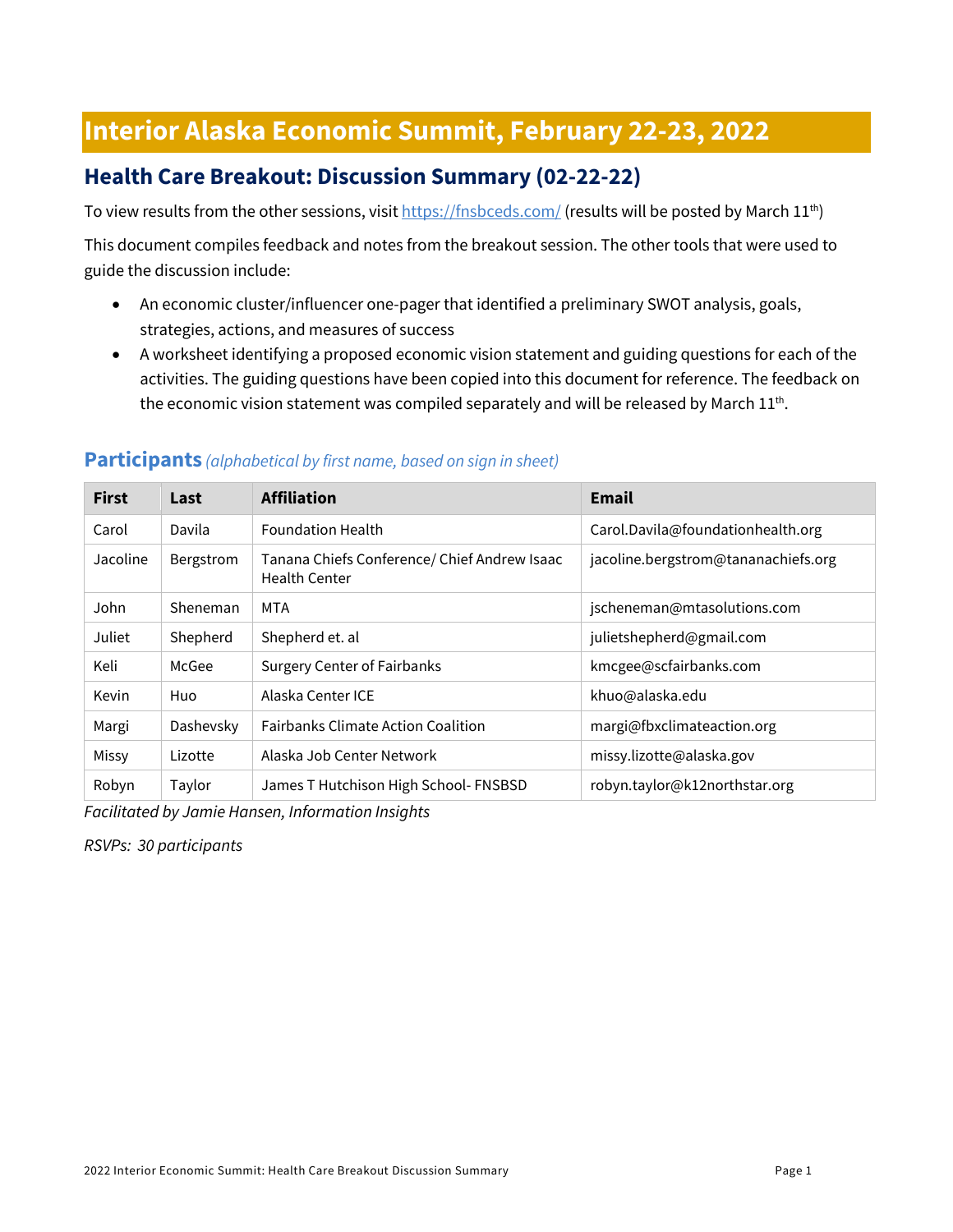# **Feedback on the Strengths, Weaknesses, Opportunities, and Threats (SWOT) Analysis**

#### **Guiding Questions:**

- 
- 2. What's missing?
- 1. What did we get right? 3. What would you change?
- 

4. What's the most important item in each quadrant?

#### **Discussion Notes:**

#### Color Key: Blue = proposed revision **|** red = proposed deletion **|** green = proposed addition

| <b>Strengths</b>                                                                                                                                                                                                                                                                                                                                                                                                                                                                | <b>Weaknesses</b>                                                                                                                                                                                                                                                                                                                                                                                                                                                                                                                                                                                                                                                                       |  |
|---------------------------------------------------------------------------------------------------------------------------------------------------------------------------------------------------------------------------------------------------------------------------------------------------------------------------------------------------------------------------------------------------------------------------------------------------------------------------------|-----------------------------------------------------------------------------------------------------------------------------------------------------------------------------------------------------------------------------------------------------------------------------------------------------------------------------------------------------------------------------------------------------------------------------------------------------------------------------------------------------------------------------------------------------------------------------------------------------------------------------------------------------------------------------------------|--|
| Add: Industry is mostly in alignment<br>Add: Health care hub<br>Add: Change of providers and facilities and<br>$\bullet$<br>telemedicine<br>Add: More apprenticeships<br>Add: State of Alaska and FNSB school district<br>Add: SHARP, WAMI and other educational and<br>$\bullet$<br>recruitment opportunities<br>Revise: Add "SCF" to second bullet<br>$\bullet$<br>Delete: "including Fairbanks Memorial Hospital and<br>Chief Andrew Isaac Health Center" from second bullet | Add: Licensing - reciprocal for military spouses<br>$\bullet$<br>Add: Behavioral health need is broader than military<br>$\bullet$<br>Add: Communitywide lack of resources<br>$\bullet$<br>Add: Lack of child care for health care workers<br>$\bullet$<br>Add: Layoffs at the FNSB school district makes<br>$\bullet$<br>recruitment more difficult<br>Add: Lack of local data to ID gaps<br>$\bullet$<br>Add: Nursing care not available in FNSB<br>$\bullet$<br>Add: Medicare and Medicaid rates are too low<br>$\bullet$<br>Add: Licensing requirement gaps<br>$\bullet$<br>Revise: Replace "Military" with "All" in fourth bullet<br>$\bullet$                                     |  |
| <b>Opportunities</b>                                                                                                                                                                                                                                                                                                                                                                                                                                                            | <b>Threats</b>                                                                                                                                                                                                                                                                                                                                                                                                                                                                                                                                                                                                                                                                          |  |
| Add: Retention is a big opportunity<br>$\bullet$<br>Add: Housing is too expensive or not available<br>Add: Collaborative structure across facilities<br>Add: Increase recruiting and retaining people coming<br>to work in Fairbanks<br>• Add: Community support for health care collaboration<br>efforts to fill gaps<br>Add: Out patient 24/7 care                                                                                                                            | Add: High prices for traveling providers<br>$\bullet$<br>Add: Lack of internet access for telemedicine<br>$\bullet$<br>Add:<br>$\bullet$<br>Add: Lack of services for elders<br>Add: Long waitlist for federal funds<br>$\bullet$<br>Add: Dementia not eligible for federal funds<br>$\bullet$<br>Add: Lack of nursing care for patients with families out of<br>state<br>Add: Not enough housing for traveling health care workers<br>$\bullet$<br>Add: Poor retention of health care workers<br>Add: Competition between providers<br>$\bullet$<br>Add: Lack of housing<br>$\bullet$<br>Add: Complexity of the reimbursement system<br>Add: Lack of available child care<br>$\bullet$ |  |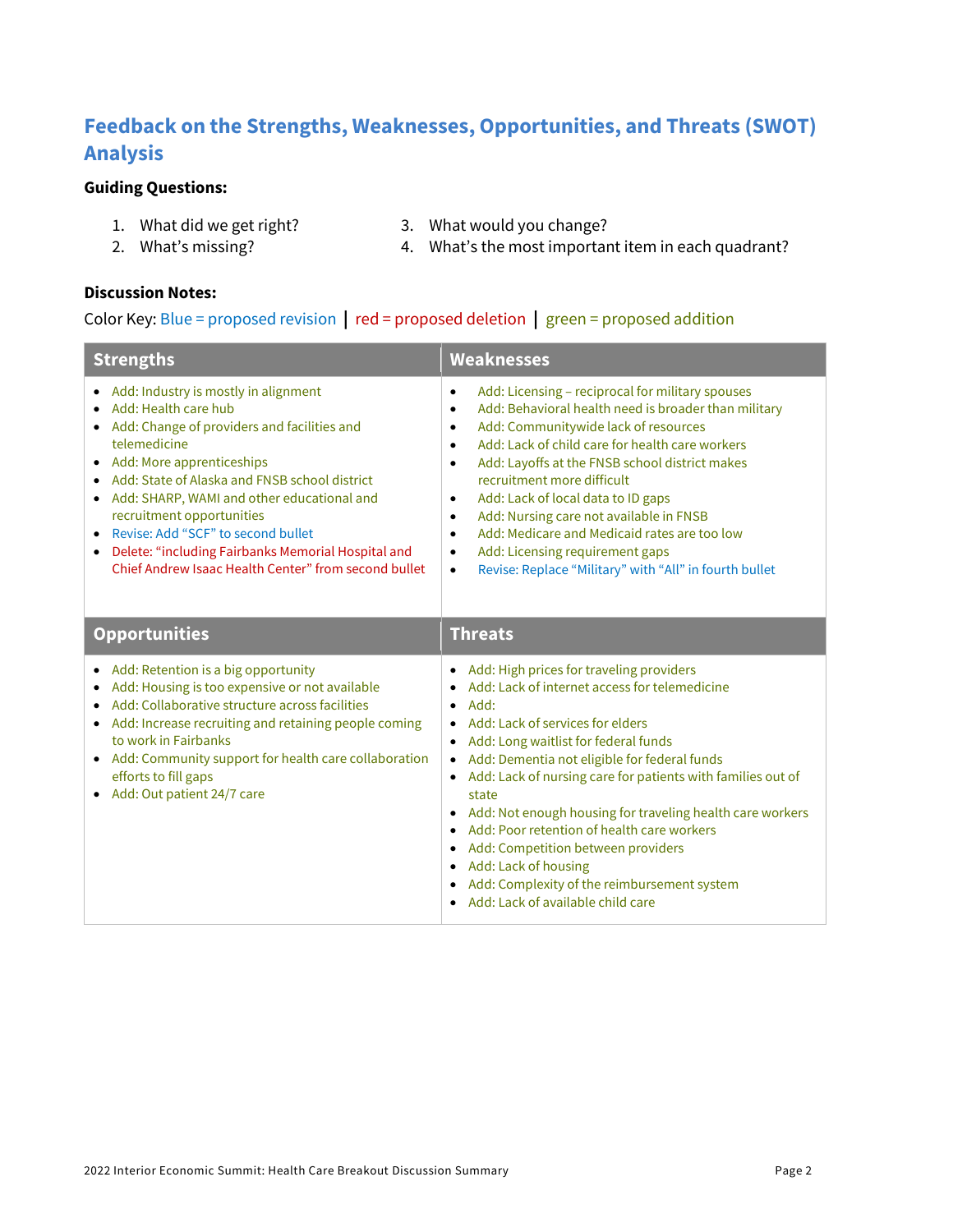### **Goals, Strategies, Actions Discussion Questions**

#### **Guiding Questions:**

- 1. What did we get right?
- 2. What would you change?
- 3. What's missing?
- 4. Who will lead each of the strategies? What do you see as you/your organization's role?
- 5. Which of the strategies is most important for us to focus on over the next year?

#### **Discussion Notes:**

- Goals
	- Revise: Add housing to goal
- Strategy 1: Community Health
	- Add: Safe and affordable housing
	- Add: Internet for telehealth
	- Add: Add home CNA care
	- Revise 1E: Add "and other emergencies"
- Strategy 2: Collaboration
	- Add: Open minds
- Strategy 3: Filling the Gaps
	- Add: Grow secondary school career path
	- Add: Expand and support immediate entry
	- Add: Three-year funds via I.C.H.C
	- Add: More mental health clinicians
	- Add: Up-to-date data
	- Add: LPNs
	- Add: Expand and improve statewide RN programs
	- Add: Need to include the needs of FNSB School District
	- Add: Add high school education
	- Revise: 3B: Replace "UAF" with "UAA"
	- Revise: 3B: Revise to "Expand and improve the RN program statewide"
- Strategy 4: Healthy Military Families
	- Add: Retention is the result of quality of life
	- Revise: Strategy revision: "Healthy All Families"
	- Revise: Strategy revision: "Support households moving to our community by ensuring there is access to high quality of life in the FNSB community."
	- Revise: 4C: Who's hiring?